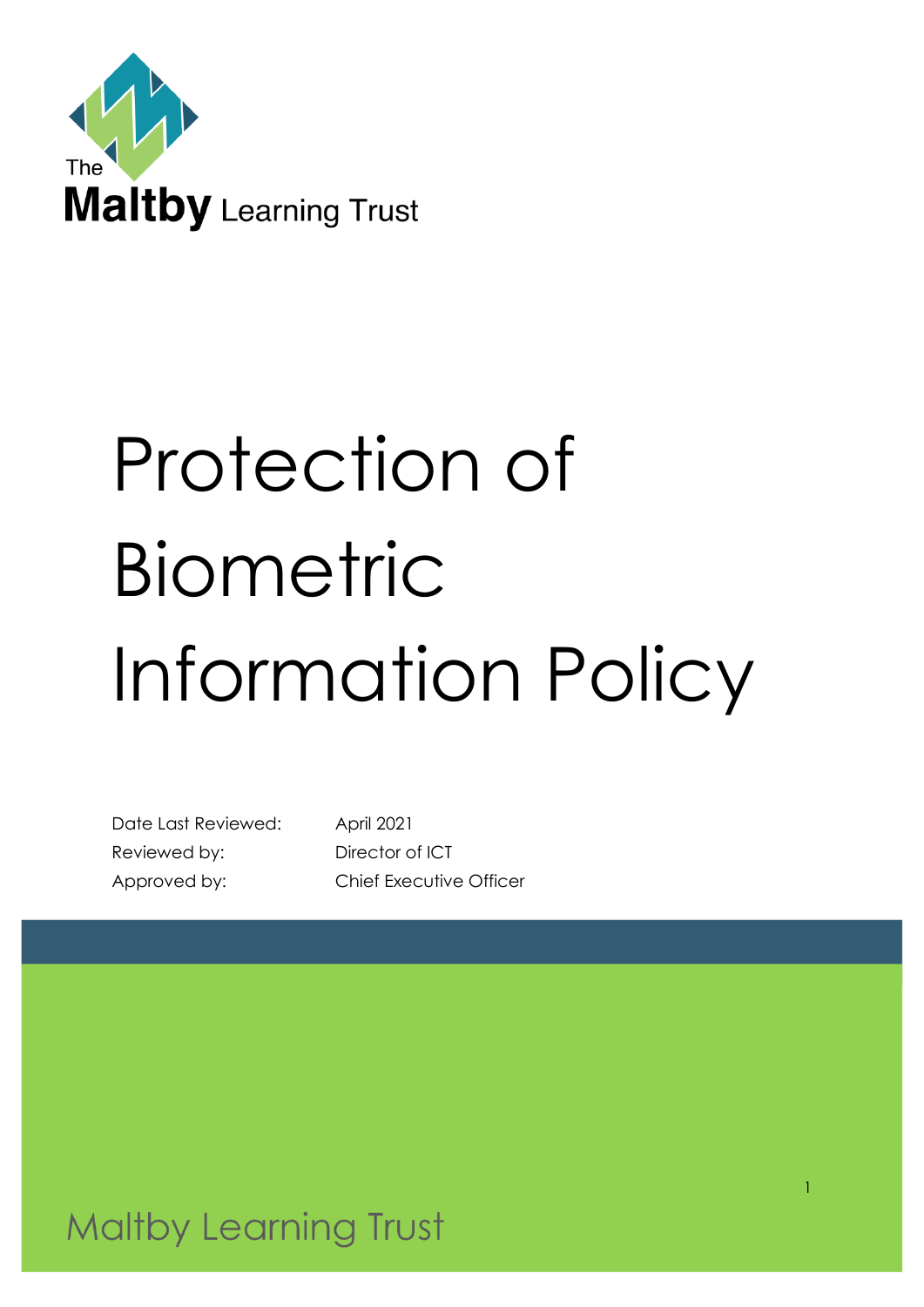# 1. MALTBY LEARNING TRUST PROTECTION OF BIOMETRICS POLICY STATEMENT

Maltby Learning Trust is committed to protecting the personal data of all its pupils and staff, this includes any biometric data we collect and process.

We collect and process biometric data in accordance with relevant legislation and guidance to ensure the data and the rights of individuals are protected. This policy outlines the procedures the Trust follows when collecting and processing biometric data.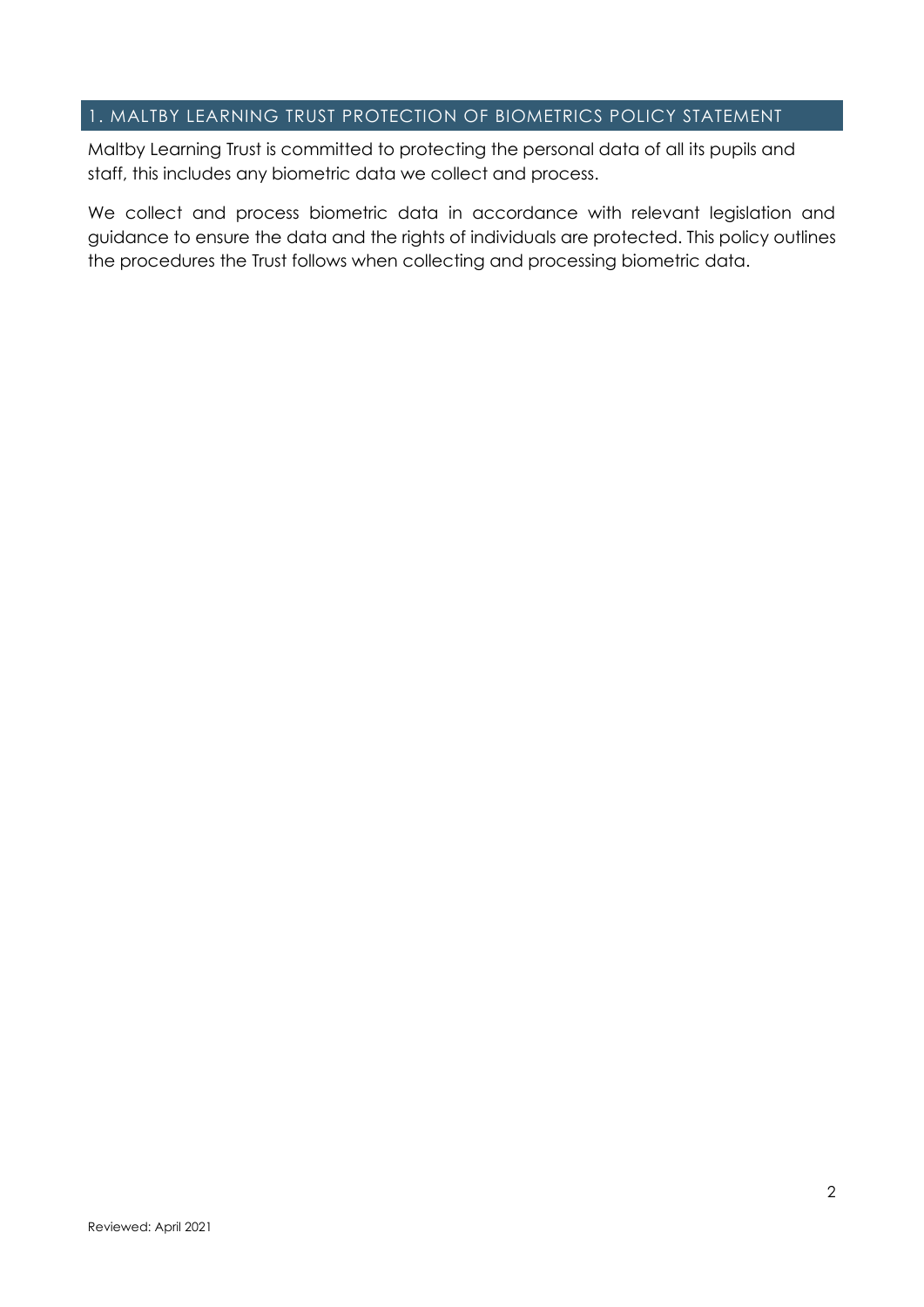## 2. BIOMETRIC INFORMATION AND HOW IT SHOULD BE USED

## LEGAL FRAMEWORK

- This policy has due regard to all relevant legislation and guidance including, but not limited to, the following:
	- Protection of Freedoms Act 2012
	- Data Protection Act 2018
	- General Data Protection Regulation (GDPR)
	- DfE (2018) 'Protection of biometric information of children in schools and colleges'
- This policy operates in conjunction with the following Trust/Academy policies:
	- Data Protection Policy
	- Records Management Policy

#### DEFINITIONS

- **Biometric data:** Personal information about an individual's physical or behavioural characteristics that can be used to identify that person, including their fingerprints, facial shape, retina and iris patterns, and hand measurements.
- **Automated biometric recognition system:** A system which measures an individual's physical or behavioural characteristics by using equipment that operates 'automatically' (i.e. electronically). Information from the individual is automatically compared with biometric information stored in the system to see if there is a match in order to recognise or identify the individual.
- **Processing biometric data:** Processing biometric data includes obtaining, recording or holding the data or carrying out any operation on the data including disclosing it, deleting it, organising it or altering it. An automated biometric recognition system processes data when:
	- Recording pupils/staff biometric data, e.g. taking measurements from a fingerprint via a fingerprint scanner.
	- Storing pupils/staff biometric information on a database.
	- Using pupils/staff biometric data as part of an electronic process, e.g. by comparing it with biometric information stored on a database to identify or recognise pupils.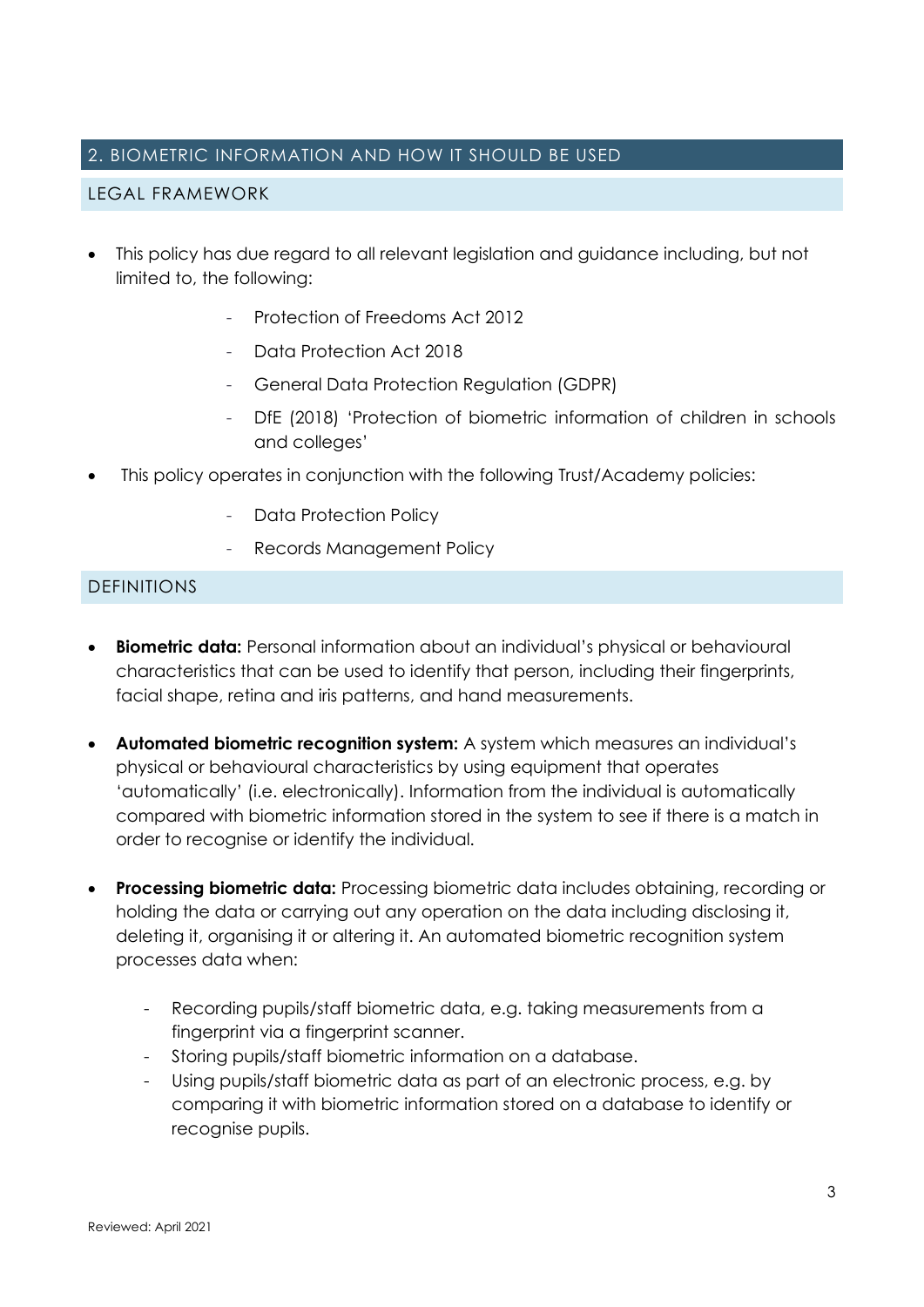• **Special category data:** Personal data which the GDPR says is more sensitive, and so needs more protection – where biometric data is used for identification purposes, it is considered special category data.

### ROLES AND RESPONSIBILITIES

- The Chief Executive Officer is responsible for:
	- Reviewing this policy on an annual basis.
- The Executive Principal/Principal is responsible for:
	- Ensuring the provisions in this policy are implemented consistently.
- The Data Protection Officer (DPO) is responsible for:
	- Monitoring the Trust/Academy's compliance with data protection legislation in relation to the use of biometric data.
	- Advising on when it is necessary to undertake a data protection impact assessment (DPIA) in relation to the Trust/Academy's biometric system(s).
	- Being the first point of contact for the ICO and for individuals whose data is processed by the Trust/Academy and connected third parties.

## DATA PROTECTION PRINCIPLES

- The Trust/Academy processes all personal data, including biometric data, in accordance with the key principles set out in the GDPR.
- The Trust/Academy ensures biometric data is:
	- Processed lawfully, fairly and in a transparent manner.
	- Only collected for specified, explicit and legitimate purposes, and not further processed in a manner that is incompatible with those purposes.
	- Adequate, relevant and limited to what is necessary in relation to the purposes for which they are processed.
	- Accurate and, where necessary, kept up-to-date, and that reasonable steps are taken to ensure inaccurate information is rectified or erased.
	- Kept in a form which permits identification of data subjects for no longer than is necessary for the purposes for which the personal data are processed.
	- Processed in a manner that ensures appropriate security of the information, including protection against unauthorised or unlawful processing and against accidental loss, destruction or damage, using appropriate technical or organisational measures.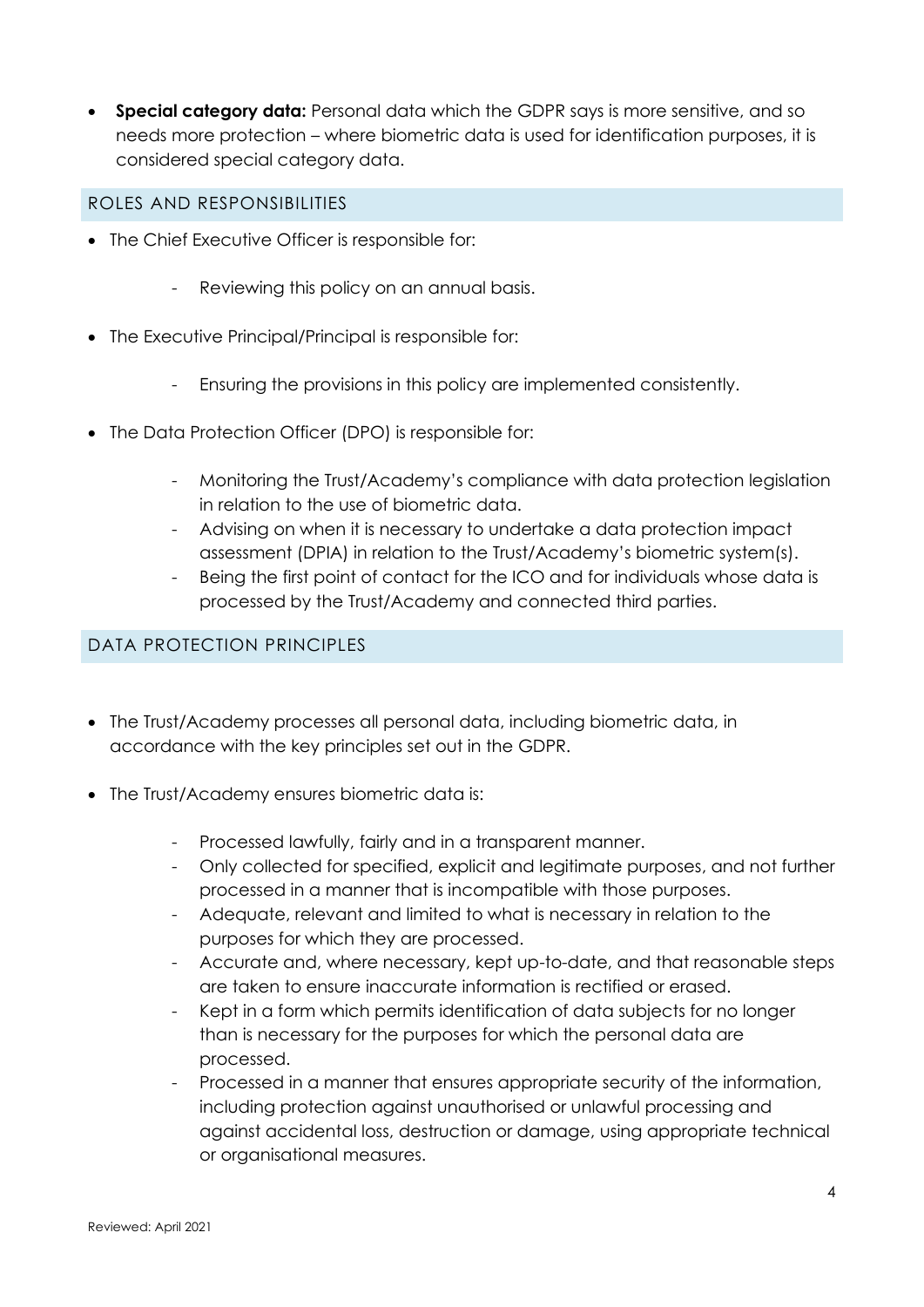• As the data controller, the Trust is responsible for being able to demonstrate its compliance with the provisions outlined above.

#### DATA PROTECTION IMPACT ASSESSMENTS (DPIAS)

- Prior to processing biometric data or implementing a system that involves processing biometric data, a DPIA will be carried out.
- The DPO will oversee and monitor the process of carrying out the DPIA.
- The DPIA will:
	- Describe the nature, scope, context and purposes of the processing.
	- Assess necessity, proportionality and compliance measures.
	- Identify and assess risks to individuals.
	- Identify any additional measures to mitigate those risks.
- When assessing levels of risk, the likelihood and the severity of any impact on individuals will be considered.
- If a high risk is identified that cannot be mitigated, the DPO will consult the ICO before the processing of the biometric data begins.
- The ICO will provide the Trust/Academy with a written response (within eight weeks or 14 weeks in complex cases) advising whether the risks are acceptable, or whether the Trust/Academy needs to take further action. In some cases, the ICO may advise the Trust/Academy to not carry out the processing.
- The Trust/Academy will adhere to any advice from the ICO.

# 3. PROVIDING YOUR CONSENT/OBJECTING

Please note that the obligation to obtain consent for the processing of biometric information of children under the age of 18 is not imposed by the Data Protection Act 2018 or the GDPR. Instead, the consent requirements for biometric information is imposed by section 26 of the Protection of Freedoms Act 2012.

• Where the Trust/Academy uses pupils and staff biometric data as part of an automated biometric recognition system (e.g. using pupils' fingerprints to receive school dinners instead of paying with cash), the Trust/Academy will comply with the requirements of the Protection of Freedoms Act 2012.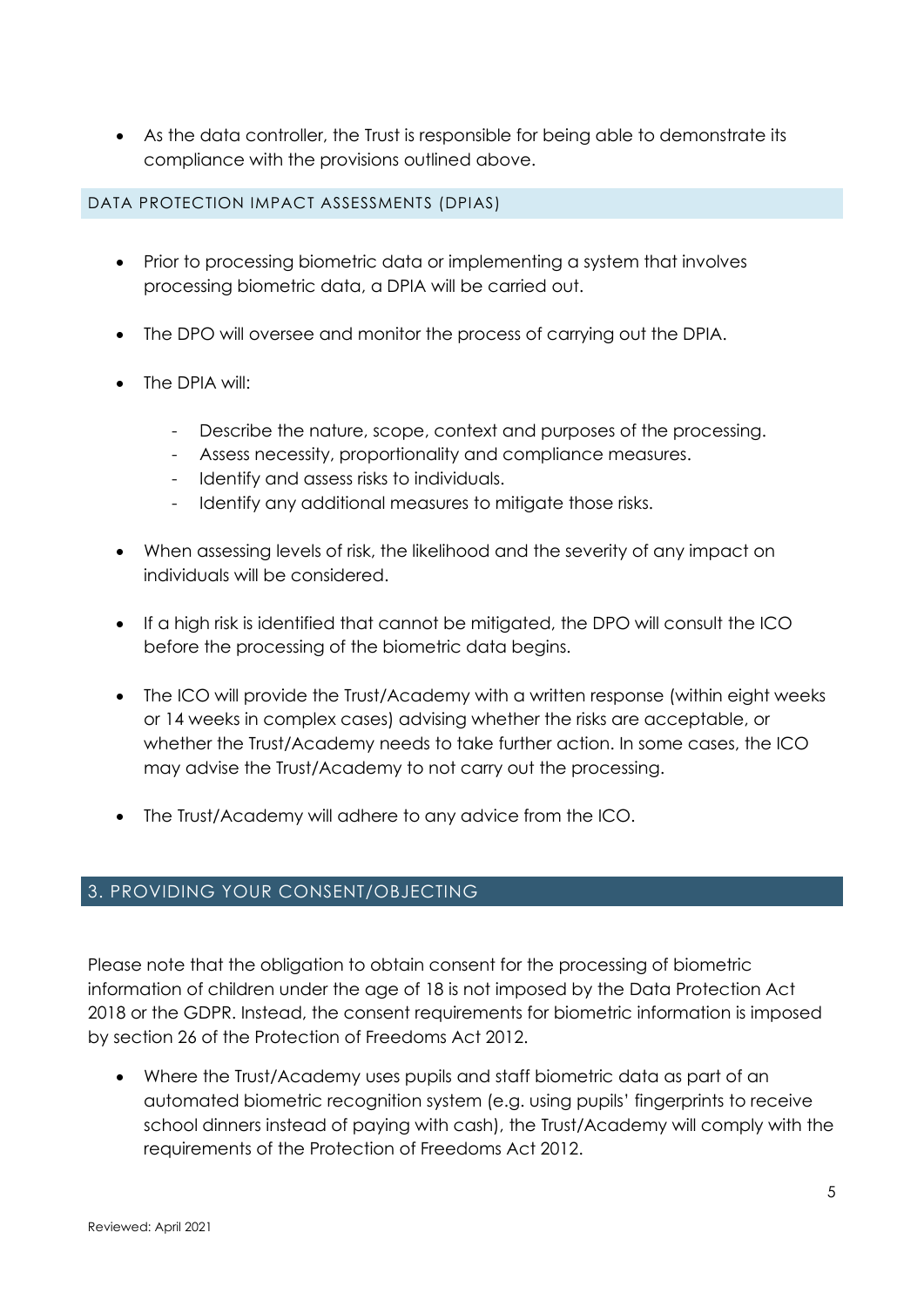- Written consent will be sought from at least one parent of the pupil before the Trust/Academy collects or uses a pupil's biometric data.
- The name and contact details of the pupil's parents will be taken from the Academy's admission reaister.
- Where the name of only one parent is included on the admissions register, the Principal will consider whether any reasonable steps can or should be taken to ascertain the details of the other parent.
- The Trust/Academy does not need to notify a particular parent or seek their consent if it is satisfied that:
	- The parent cannot be found, e.g. their whereabouts or identity is not known.
	- The parent lacks the mental capacity to object or consent.
	- The welfare of the pupil requires that a particular parent is not contacted, e.g. where a pupil has been separated from an abusive parent who must not be informed of the pupil's whereabouts.
	- It is otherwise not reasonably practicable for a particular parent to be notified or for their consent to be obtained.
- Where neither parent of a pupil can be notified for any of the reasons set out in 6.6, consent will be sought from the following individuals or agencies as appropriate:
	- If a pupil is being 'looked after' by the LA or is accommodated or maintained by a voluntary organisation, the LA or voluntary organisation will be notified and their written consent obtained.
	- If the above does not apply, then notification will be sent to all those caring for the pupil and written consent will be obtained from at least one carer before the pupil's biometric data can be processed.
- Notification sent to parents and other appropriate individuals or agencies will include information regarding the following:
	- Details about the type of biometric information to be taken
	- How the data will be used
	- The parent's and the pupil's right to refuse or withdraw their consent
	- The Trust/Academy's duty to provide reasonable alternative arrangements for those pupils whose information cannot be processed
- The Trust/Academy will not process the biometric data of a pupil under the age of 18 in the following circumstances: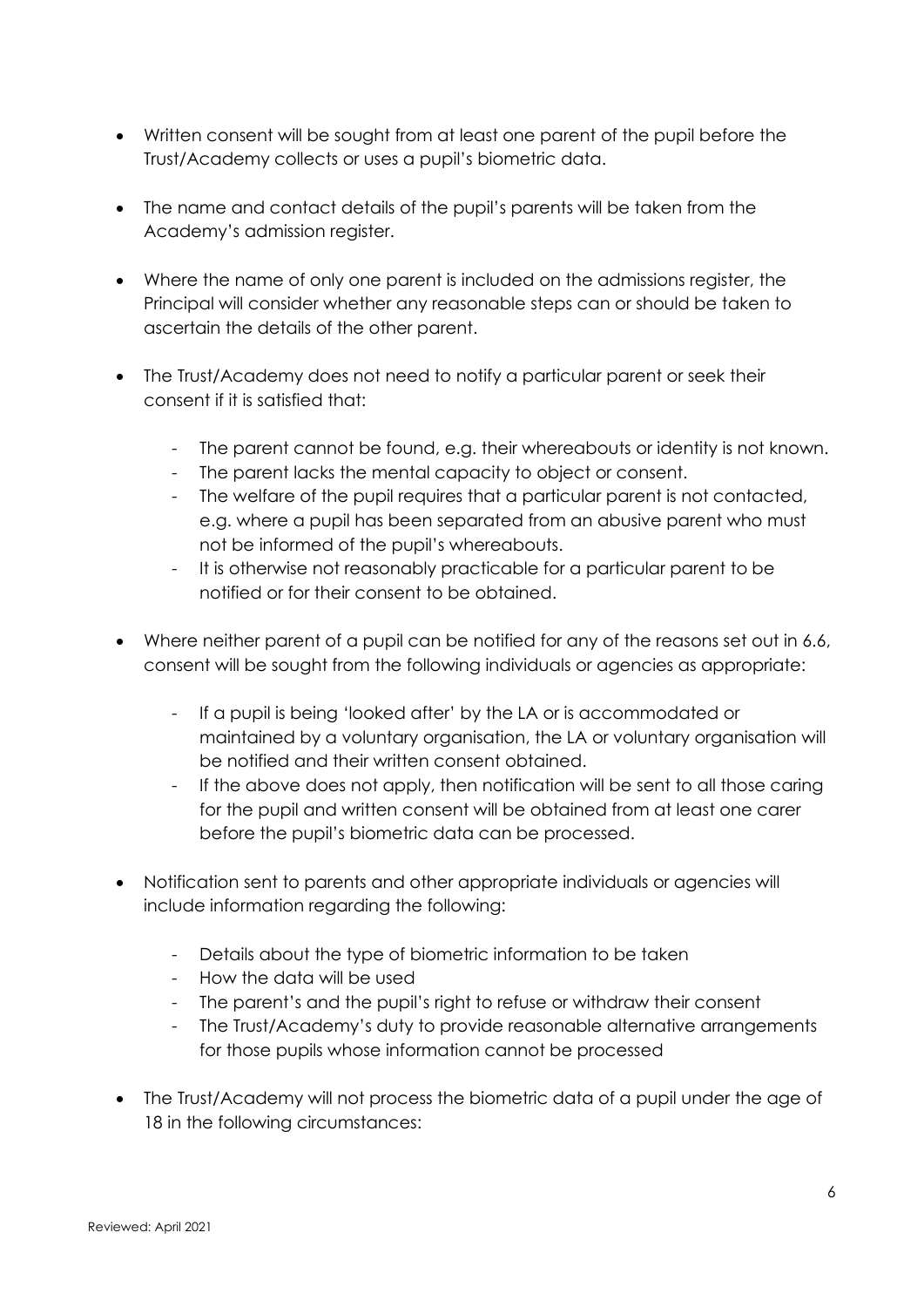- The pupil (verbally or non-verbally) objects or refuses to participate in the processing of their biometric data
- No parent or carer has consented in writing to the processing
- A parent has objected in writing to such processing, even if another parent has given written consent
- Parents and pupils can object to participation in the Trust/Academy's biometric system(s) or withdraw their consent at any time. Where this happens, any biometric data relating to the pupil that has already been captured will be deleted.
- If a pupil objects or refuses to participate, or to continue to participate, in activities that involve the processing of their biometric data, the Trust will ensure that the pupil's biometric data is not taken or used as part of a biometric recognition system, irrespective of any consent given by the pupil's parent(s).
- Where staff members or other adults use the Trust`s biometric system(s), consent will be obtained from them before they use the system.
- Staff and other adults can object to taking part in the Trust's biometric system(s) and can withdraw their consent at any time. Where this happens, any biometric data relating to the individual that has already been captured will be deleted.
- Alternative arrangements will be provided to any individual that does not consent to take part in the Trust's biometric system(s), as outlined below.

#### ALTERNATIVE ARRANGEMENTS

- Parents, pupils, staff members and other relevant adults have the right to not take part in the Trust/Academy's biometric system(s).
- Where an individual object to taking part in the Trust's biometric system(s), reasonable alternative arrangements will be provided that allow the individual to access the relevant service, e.g. where a biometric system uses pupil's fingerprints to pay for school meals, the pupil will be able to use cash for the transaction instead.
- Alternative arrangements will not put the individual at any disadvantage or create difficulty in accessing the relevant service or result in any additional burden being placed on the individual (and the pupil's parents, where relevant).

## DATA RETENTION

• Biometric data will be managed and retained in line with the Trust/Academy's Records Management Policy.